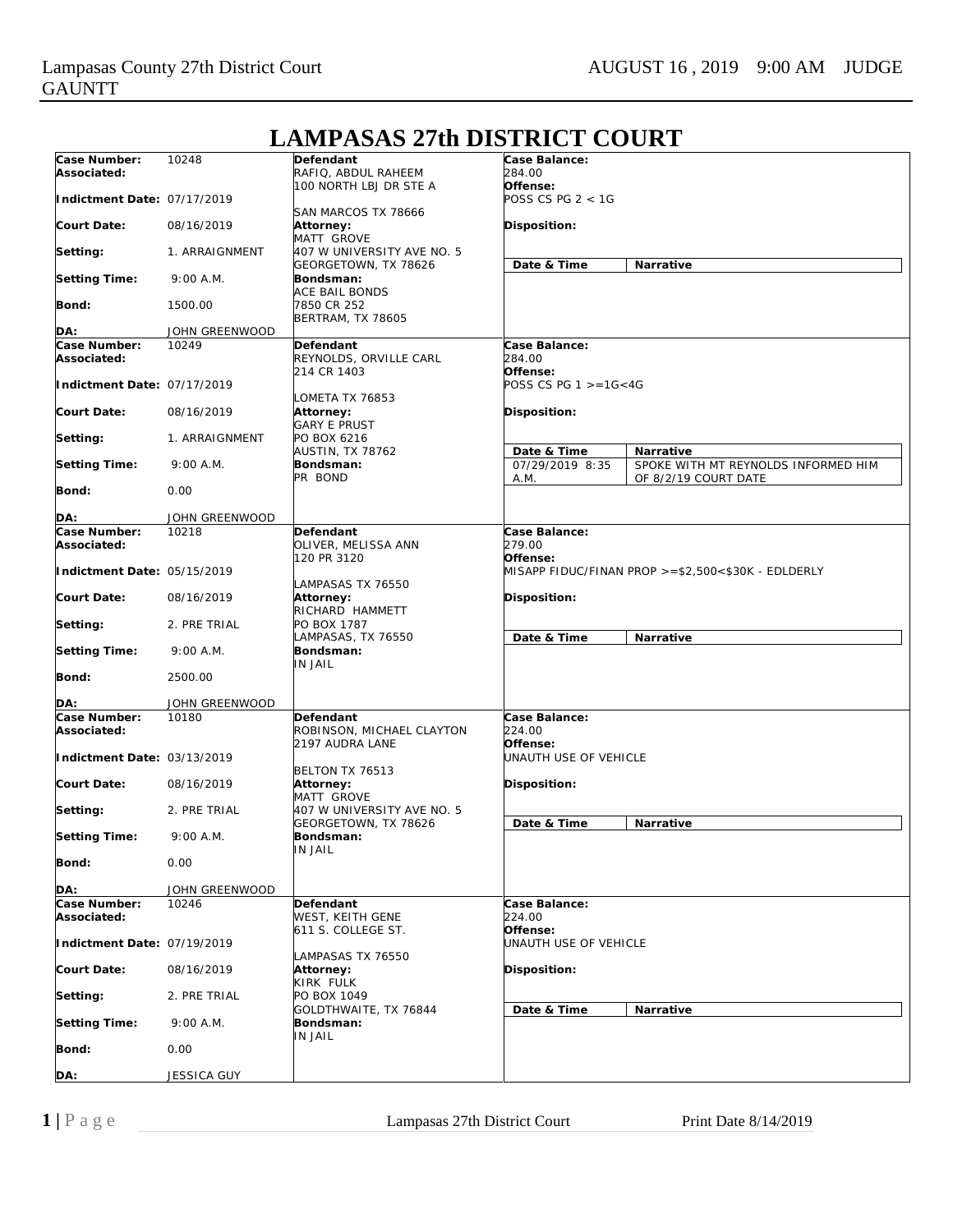### Lampasas County 27th District Court AUGUST 16, 2019 9:00 AM JUDGE GAUNTT

| Case Number:                | 10233                 | Defendant               | Case Balance:        |                                         |
|-----------------------------|-----------------------|-------------------------|----------------------|-----------------------------------------|
| Associated:                 |                       | JOY, JOSHUA DAN         | 284.00               |                                         |
|                             |                       | 506 N RIDGE             | Offense:             |                                         |
| Indictment Date: 06/12/2019 |                       |                         | POSS CS PG $1 < 1$ G |                                         |
|                             |                       | LAMPASAS TX 76550       |                      |                                         |
| Court Date:                 | 08/16/2019            | Attorney:               | Disposition:         |                                         |
|                             |                       | PAUL HARRELL            |                      |                                         |
| Setting:                    | 2. PRE TRIAL          | 412 S. LIVEOAK STREET   |                      |                                         |
|                             |                       | LAMPASAS, TX 76550      | Date & Time          | Narrative                               |
| <b>Setting Time:</b>        | $9:00$ A.M.           | Bondsman:               | 06/13/2019 12:05     | MAILED DEF INDICTMENT LETTER NOTIFYING  |
|                             |                       | A-ACTION BONDS          |                      |                                         |
| <b>Bond:</b>                | 1500.00               | 503 S LIVE OAK ST       | P.M.                 | OF 6/28/19 COURT DATE                   |
|                             |                       |                         |                      |                                         |
| DA:                         | <b>JOHN GREENWOOD</b> | LAMPASAS, TX 76550      |                      |                                         |
|                             |                       |                         | Case Balance:        |                                         |
| Case Number:                | 10232                 | Defendant               | 284.00               |                                         |
| Associated:                 |                       | SMITH, IONA FRANCES     |                      |                                         |
|                             |                       | 1309 CTE #27            | Offense:             |                                         |
| Indictment Date: 06/12/2019 |                       |                         | POSS CS PG $1 < 1$ G |                                         |
|                             |                       |                         |                      |                                         |
| Court Date:                 | 08/16/2019            | Attorney:               | Disposition:         |                                         |
|                             |                       | RICHARD HAMMETT         |                      |                                         |
| Setting:                    | 2. PRE TRIAL          | PO BOX 1787             |                      |                                         |
|                             |                       | LAMPASAS, TX 76550      | Date & Time          | Narrative                               |
| <b>Setting Time:</b>        | 9:00 A.M.             | Bondsman:               | 06/13/2019 9:35      | MAILED DEF INDICTMENT LETTER NOTIFYING  |
|                             |                       | A-ACTION BONDS          | A.M.                 | OF 6/28/19 COURT DATE                   |
| Bond:                       | 2500.00               | 503 S LIVE OAK ST       |                      |                                         |
|                             |                       | LAMPASAS, TX 76550      |                      |                                         |
| DA:                         | <b>JESSICA GUY</b>    |                         |                      |                                         |
| Case Number:                | 10235                 | Defendant               | Case Balance:        |                                         |
| Associated:                 |                       | BEDFORD, JOHN MADSON    | 284.00               |                                         |
|                             |                       | 186 PR 4031             | Offense:             |                                         |
| Indictment Date: 06/12/2019 |                       |                         | POSS CS PG $2 < 1$ G |                                         |
|                             |                       | LAMPASAS TX 76550       |                      |                                         |
| Court Date:                 | 08/16/2019            | Attorney:               | Disposition:         |                                         |
|                             |                       | EDDIE G. SHELL          |                      |                                         |
| Setting:                    | 2. PRE TRIAL          | 6000 NORTH HIGHWAY 281  |                      |                                         |
|                             |                       | MARBLE FALLS, TX 78654  | Date & Time          | Narrative                               |
| <b>Setting Time:</b>        | 9:00 A.M.             | Bondsman:               | 06/13/2019 12:05     | MAILED DEF INDICTMENT LETTER NOTIFYING  |
|                             |                       | A-ACTION BONDS          | P.M.                 | OF 6/28/19 COURT DATE                   |
| Bond:                       | 1500.00               | 503 S LIVE OAK ST       |                      |                                         |
|                             |                       | LAMPASAS, TX 76550      |                      |                                         |
| DA:                         | <b>JESSICA GUY</b>    |                         |                      |                                         |
| Case Number:                | 10237                 | Defendant               | Case Balance:        |                                         |
| Associated:                 |                       | BARR, TAMMY JO          | 284.00               |                                         |
|                             |                       | 5210 CR 2207            | Offense:             |                                         |
| Indictment Date: 06/12/2019 |                       |                         | POSS CS PG $1 < 1$ G |                                         |
|                             |                       | LAMPASAS TX 76550       |                      |                                         |
| <b>Court Date:</b>          | 08/16/2019            | Attorney:               | Disposition:         |                                         |
|                             |                       | <b>GARY E PRUST</b>     |                      |                                         |
| Setting:                    | 2. PRE TRIAL          | PO BOX 6216             |                      |                                         |
|                             |                       | AUSTIN, TX 78762        | Date & Time          | Narrative                               |
| <b>Setting Time:</b>        | $9:00$ A.M.           | Bondsman:               | 06/13/2019 12:04     | MAILED DEF INDICTMENT LETTER NOTIFYING  |
|                             |                       | A-ACTION BONDS          | P.M.                 | OF 6/28/19 COURT DATE                   |
| Bond:                       | 2000.00               | 503 S LIVE OAK ST       |                      |                                         |
|                             |                       | LAMPASAS, TX 76550      |                      |                                         |
| DA:                         | <b>JESSICA GUY</b>    |                         |                      |                                         |
| Case Number:                | 10195                 |                         | Case Balance:        |                                         |
|                             |                       | Defendant               |                      |                                         |
| Associated:                 |                       | FULCHER, AARON THOMAS   | 349.00               |                                         |
|                             |                       | 106 W NORTH AVE         | Offense:             |                                         |
| Indictment Date: 04/10/2019 |                       |                         | POSS CS PG $1 < 1$ G |                                         |
|                             |                       | LAMPASAS TX 76550       |                      |                                         |
| <b>Court Date:</b>          | 08/16/2019            | Attorney:               | Disposition:         |                                         |
|                             |                       | <b>GARY E PRUST</b>     |                      |                                         |
| Setting:                    | 2. PRE TRIAL          | PO BOX 6216             |                      |                                         |
|                             |                       | <b>AUSTIN, TX 78762</b> | Date & Time          | Narrative                               |
| <b>Setting Time:</b>        | $9:00$ A.M.           | Bondsman:               | 07/08/2019 8:39      | EMAILED NOTICE OF 7/19/19 COURT DATE TO |
|                             |                       | <b>JIM TIMMONS</b>      | A.M.                 | <b>BONDSMAN</b>                         |
| Bond:                       | 2000.00               | 1508 W. COMMERCE        |                      |                                         |
|                             |                       | SAN SABA, TX 76877      |                      |                                         |
| DA:                         | JESSICA GUY           |                         |                      |                                         |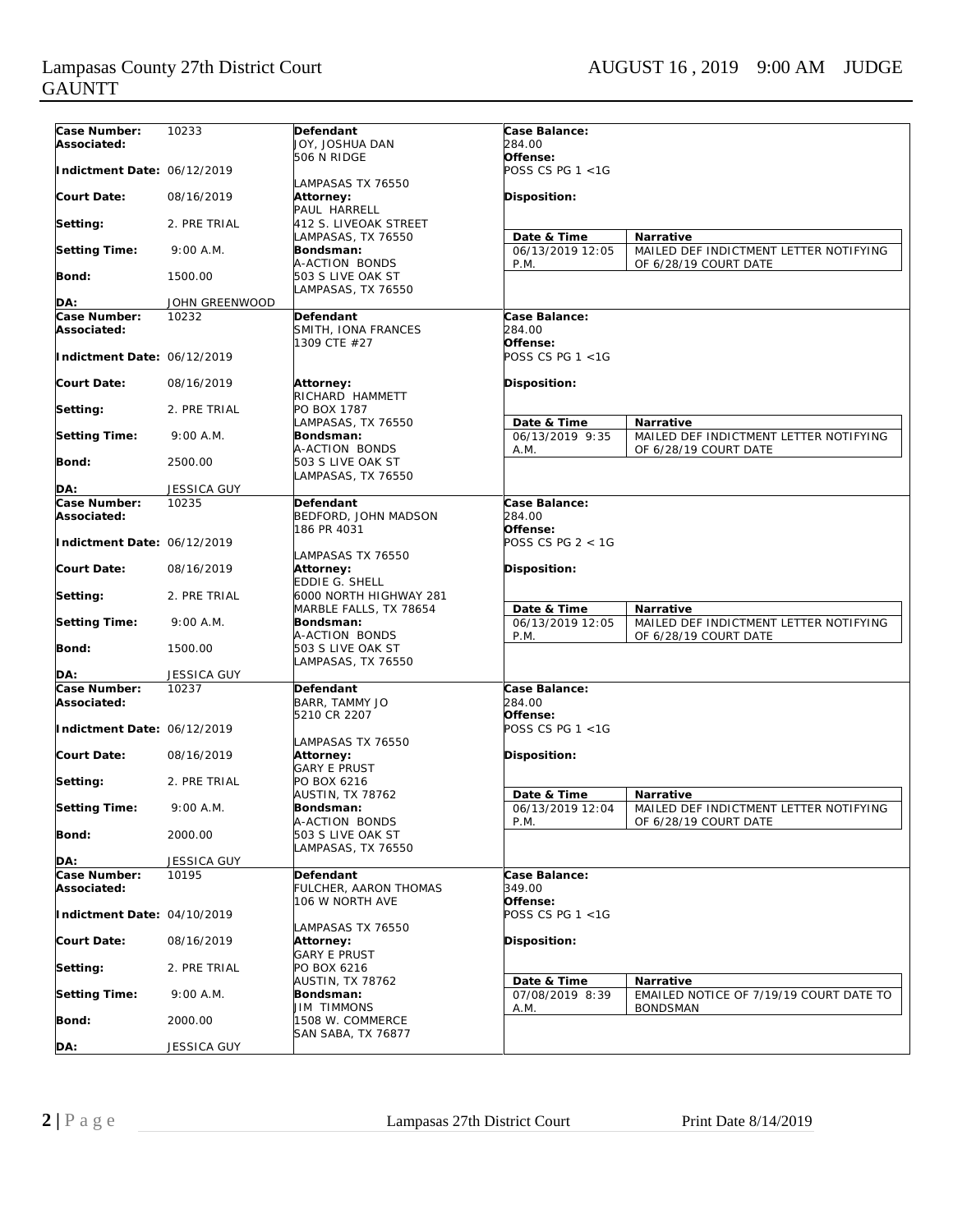#### Lampasas County 27th District Court AUGUST 16, 2019 9:00 AM JUDGE GAUNTT

| Case Number:                | 10203          | Defendant                               | Case Balance:                    |                                        |
|-----------------------------|----------------|-----------------------------------------|----------------------------------|----------------------------------------|
| Associated:                 |                | MENDOZA, ANA MARIA                      | 284.00                           |                                        |
|                             |                | 1018 WARBLER COVE                       | Offense:                         |                                        |
| Indictment Date: 04/10/2019 |                |                                         | $POSS \, MARIJ > 4OZ \le = 5LBS$ |                                        |
|                             |                | <b>HUTTO TX 78634</b>                   |                                  |                                        |
| <b>Court Date:</b>          | 08/16/2019     | Attorney:                               | Disposition:                     |                                        |
|                             |                | <b>GARY E PRUST</b>                     |                                  |                                        |
| Setting:                    | 2. PRE TRIAL   | PO BOX 6216                             |                                  |                                        |
|                             |                | AUSTIN, TX 78762                        | Date & Time                      | Narrative                              |
| <b>Setting Time:</b>        | 9:00 A.M.      | Bondsman:                               |                                  |                                        |
| <b>Bond:</b>                | 2500.00        | A-ACTION BONDS<br>503 S LIVE OAK ST     |                                  |                                        |
|                             |                | LAMPASAS, TX 76550                      |                                  |                                        |
| DA:                         | JOHN GREENWOOD |                                         |                                  |                                        |
| Case Number:                | 10199          | Defendant                               | Case Balance:                    |                                        |
| Associated:                 |                | LEWIS, SCOTT ANTHONY                    | 224.00                           |                                        |
|                             |                | 805 HOOVER                              | Offense:                         |                                        |
| Indictment Date: 04/11/2019 |                |                                         |                                  | CONTINUOUS VIOLENCE AGAINST THE FAMILY |
|                             |                | AMPASAS TX 76550                        |                                  |                                        |
| <b>Court Date:</b>          | 08/16/2019     | Attorney:                               | <b>Disposition:</b>              |                                        |
|                             |                | <b>EDDIE G. SHELL</b>                   |                                  |                                        |
| Setting:                    | 3. PLEA        | 6000 NORTH HIGHWAY 281                  |                                  |                                        |
|                             |                | MARBLE FALLS, TX 78654                  | Date & Time                      | Narrative                              |
| <b>Setting Time:</b>        | 9:00 A.M.      | <b>Bondsman:</b>                        |                                  |                                        |
|                             |                | <b>BOND BAIL BONDS</b>                  |                                  |                                        |
| Bond:                       | 12500.00       | <b>PO BOX 532</b><br>COMANCHE, TX 76442 |                                  |                                        |
| DA:                         | JOHN GREENWOOD |                                         |                                  |                                        |
| Case Number:                | 10211          | Defendant                               | Case Balance:                    |                                        |
| Associated:                 |                | OROZCO, GABRIELLA MICHEALSON            | 224.00                           |                                        |
|                             |                | 105 S CHESNUT APT B                     | Offense:                         |                                        |
| Indictment Date: 05/15/2019 |                |                                         | FORGERY FINANCIAL INSTRUMENT     |                                        |
|                             |                | LAMPASAS TX 76550                       |                                  |                                        |
| <b>Court Date:</b>          | 08/16/2019     | Attorney:                               | Disposition:                     |                                        |
|                             |                | RICHARD HAMMETT                         |                                  |                                        |
| Setting:                    | 3. PLEA        | PO BOX 1787                             |                                  |                                        |
|                             |                | LAMPASAS, TX 76550                      | Date & Time                      | Narrative                              |
| <b>Setting Time:</b>        | 9:00 A.M.      | Bondsman:                               | 06/25/2019 8:43                  | JUST RECEIVED BOND--EMAILED BONDSMAN   |
| Bond:                       | 1000.00        | ACE BAIL BONDS                          | A.M.                             | COURT DATE OF 6/28/19                  |
|                             |                | 7850 CR 252<br>BERTRAM, TX 78605        |                                  |                                        |
| DA:                         | JOHN GREENWOOD |                                         |                                  |                                        |
| Case Number:                | 10212          | Defendant                               | Case Balance:                    |                                        |
| Associated:                 |                | OROZCO, GABRIELLA MICHEALSON            | 224.00                           |                                        |
|                             |                | 105 S CHESNUT APT B                     | Offense:                         |                                        |
| Indictment Date: 05/15/2019 |                |                                         | CREDIT CARD OR DEBIT CARD ABUSE  |                                        |
|                             |                | LAMPASAS TX 76550                       |                                  |                                        |
| <b>Court Date:</b>          | 08/16/2019     | Attorney:                               | <b>Disposition:</b>              |                                        |
|                             |                | RICHARD HAMMETT                         |                                  |                                        |
| Setting:                    | 3. PLEA        | PO BOX 1787                             |                                  |                                        |
|                             |                | LAMPASAS, TX 76550                      | Date & Time                      | Narrative                              |
| <b>Setting Time:</b>        | $9:00$ A.M.    | Bondsman:<br>ACE BAIL BONDS             | 06/25/2019 8:40                  | JUST RECEIVED BOND--EMAILED BONDSMAN   |
| Bond:                       | 1500.00        | 7850 CR 252                             | A.M.                             | NOTICE OF COURT DATE                   |
|                             |                | <b>BERTRAM, TX 78605</b>                |                                  |                                        |
| DA:                         | JOHN GREENWOOD |                                         |                                  |                                        |
| Case Number:                | 10190          | Defendant                               | Case Balance:                    |                                        |
| Associated:                 |                | RODRIGUEZ, SAUL                         | 339.00                           |                                        |
|                             |                | 1902 SAND STONE DRIVE                   | Offense:                         |                                        |
| Indictment Date: 04/10/2019 |                |                                         | POSS CS PG 1 >=4G<200G           |                                        |
|                             |                | KILLEEN TX 76543                        |                                  |                                        |
| <b>Court Date:</b>          | 08/16/2019     | Attorney:                               | Disposition:                     |                                        |
|                             |                | ZACH BOYD                               |                                  |                                        |
| Setting:                    | 3. PLEA        | <b>PO BOX 870</b>                       |                                  |                                        |
| <b>Setting Time:</b>        | 9:00 A.M.      | COPPERAS COVE, TX 76522<br>Bondsman:    | Date & Time                      | Narrative                              |
|                             |                | IN JAIL                                 |                                  |                                        |
| Bond:                       | 0.00           |                                         |                                  |                                        |
|                             |                |                                         |                                  |                                        |
| DA:                         | JOHN GREENWOOD |                                         |                                  |                                        |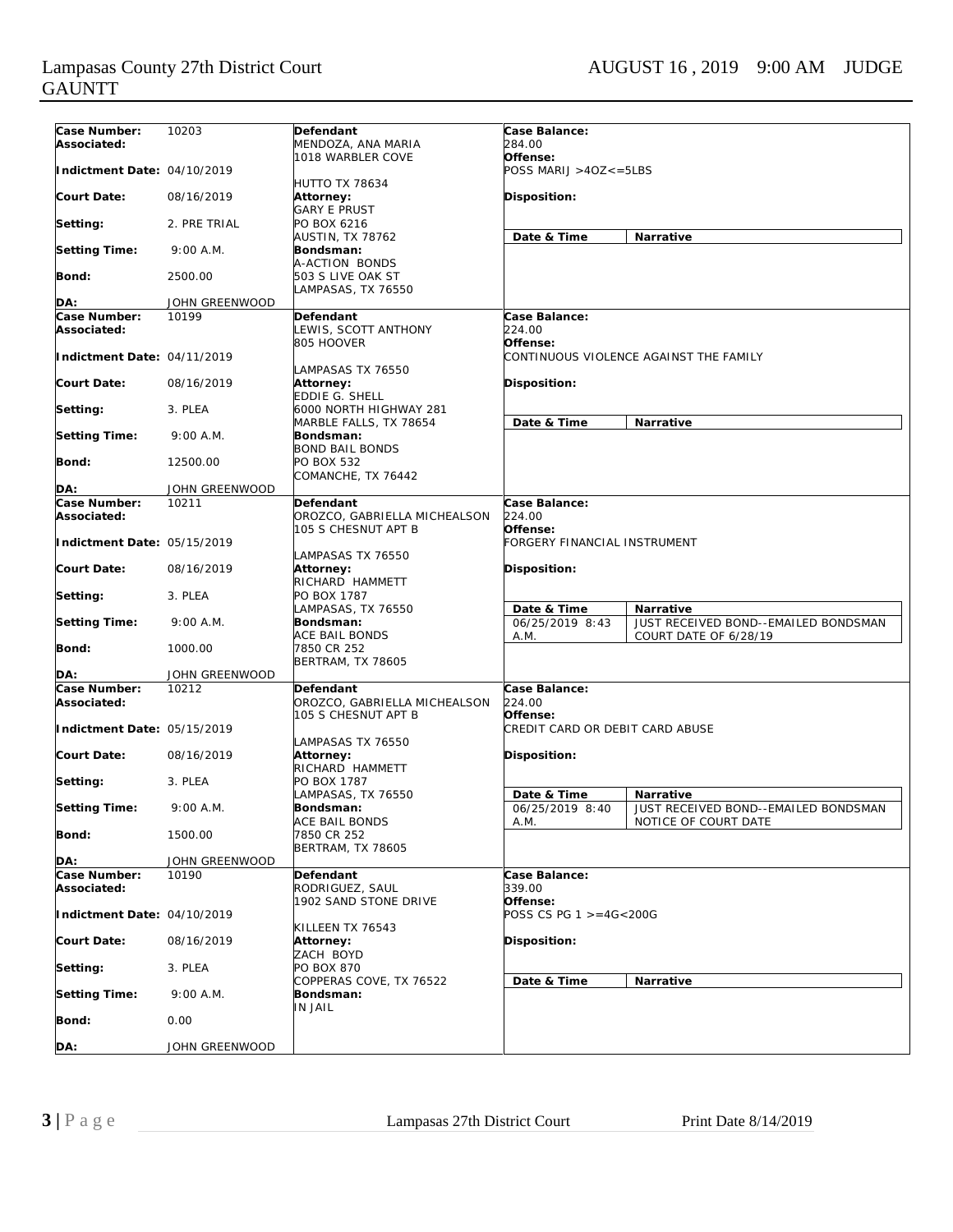# GAUNTT

| Case Number:                | 8926           | Defendant                                        | Case Balance:                           |                                                                            |  |
|-----------------------------|----------------|--------------------------------------------------|-----------------------------------------|----------------------------------------------------------------------------|--|
| Associated:                 |                | RODRIGUEZ, SAUL                                  | 455.00                                  |                                                                            |  |
| Indictment Date: 09/12/2012 |                | 1902 SAND STONE DRIVE                            | Offense:<br>AGG ASSLT W/DEADLY WEAPON   |                                                                            |  |
| Court Date:                 | 08/16/2019     | <b>Attorney:</b>                                 | Disposition:                            |                                                                            |  |
| Setting:                    | 3. PLEA        | ZACH BOYD<br><b>PO BOX 870</b>                   |                                         |                                                                            |  |
|                             |                | COPPERAS COVE, TX 76522                          | Date & Time                             | Narrative                                                                  |  |
| <b>Setting Time:</b>        | 9:00 A.M.      | Bondsman:<br><b>IN JAIL</b>                      | 01/05/2015 10:35<br>A.M.                | BOND SET AT \$50,000.00                                                    |  |
| <b>Bond:</b>                | 10000.00       |                                                  | 01/05/2015 12:54<br>P.M.                | FINANCIAL APPROVED RICHARD HAMMETT<br>APPOINTED ON THIS DATE MAILED COPIES |  |
| DA:                         | JOHN GREENWOOD |                                                  |                                         | FROM FILE ALONG WITH COURT SETTING.                                        |  |
| Case Number:                | 10188          | Defendant                                        | Case Balance:                           |                                                                            |  |
| Associated:                 |                | PEAK, PETRINA LORA<br>439 CR 4953                | 284.00<br>Offense:                      |                                                                            |  |
| Indictment Date: 04/10/2019 |                | KEMPNER TX 76539                                 | POSS CS PG $1 > = 4G < 200G$            |                                                                            |  |
| <b>Court Date:</b>          | 08/16/2019     | <b>Attorney:</b><br>PAUL HARRELL                 | Disposition:                            |                                                                            |  |
| Setting:                    | 3. PLEA        | 412 S. LIVEOAK STREET<br>LAMPASAS, TX 76550      | Date & Time                             | <b>Narrative</b>                                                           |  |
| <b>Setting Time:</b>        | $9:00$ A.M.    | Bondsman:<br><b>JIM TIMMONS</b>                  |                                         |                                                                            |  |
| Bond:                       | 0.00           | 1508 W. COMMERCE<br><b>SAN SABA, TX 76877</b>    |                                         |                                                                            |  |
| DA:                         | JOHN GREENWOOD |                                                  |                                         |                                                                            |  |
| Case Number:                | 10192          | Defendant                                        | Case Balance:                           |                                                                            |  |
| Associated:                 |                | KIRKHAM, BILLY JOE<br>105 S CHESNUT ST           | 224.00<br>Offense:                      |                                                                            |  |
| Indictment Date: 04/10/2019 |                | LAMPASAS TX 76550                                | <b>STALKING</b>                         |                                                                            |  |
| <b>Court Date:</b>          | 08/16/2019     | Attorney:<br><b>EDDIE G. SHELL</b>               | Disposition:                            |                                                                            |  |
| Setting:                    | 4. OPEN PLEA   | 6000 NORTH HIGHWAY 281<br>MARBLE FALLS, TX 78654 | Date & Time                             | <b>Narrative</b>                                                           |  |
| <b>Setting Time:</b>        | 9:00 A.M.      | Bondsman:<br>A-ACTION BONDS                      |                                         |                                                                            |  |
| Bond:                       | 20000.00       | 503 S LIVE OAK ST<br>LAMPASAS, TX 76550          |                                         |                                                                            |  |
| DA:                         | JOHN GREENWOOD |                                                  |                                         |                                                                            |  |
| Case Number:                | 9461           | Defendant                                        | Case Balance:                           |                                                                            |  |
| Associated:                 |                | LEWIS, SCOTT ANTHONY<br>805 HOOVER               | 289.00<br>Offense:                      |                                                                            |  |
| Indictment Date: 11/25/2015 |                |                                                  | <b>ARSON</b>                            |                                                                            |  |
| Court Date:                 | 08/16/2019     | Attorney:<br>EDDIE G. SHELL                      | Disposition:                            |                                                                            |  |
| Setting:                    | 4. OPEN PLEA   | 6000 NORTH HIGHWAY 281<br>MARBLE FALLS, TX 78654 | Date & Time                             | <b>Narrative</b>                                                           |  |
| <b>Setting Time:</b>        | 9:00 A.M.      | Bondsman:<br>EDDIE SHELL                         |                                         |                                                                            |  |
| <b>Bond:</b>                | 0.00           | 6000 N HWY 281<br>GRANITE SHOALS, TX 78654       |                                         |                                                                            |  |
| DA:                         | JOHN GREENWOOD |                                                  |                                         |                                                                            |  |
| Case Number:                | 10157          | Defendant                                        | <b>Case Balance:</b>                    |                                                                            |  |
| Associated:                 |                | KIRKHAM, BILLY JOE                               | 224.00                                  |                                                                            |  |
| Indictment Date: 01/16/2019 |                | 105 S CHESNUT ST                                 | Offense:<br><b>BURGLARY OF BUILDING</b> |                                                                            |  |
| <b>Court Date:</b>          | 08/16/2019     | Attorney:                                        | Disposition:                            |                                                                            |  |
| Setting:                    | 4. OPEN PLEA   | EDDIE G. SHELL<br>6000 NORTH HIGHWAY 281         |                                         |                                                                            |  |
| <b>Setting Time:</b>        | $9:00$ A.M.    | MARBLE FALLS, TX 78654<br>Bondsman:              | Date & Time                             | Narrative                                                                  |  |
| Bond:                       | 0.00           | A-ACTION BONDS<br>503 S LIVE OAK ST              |                                         |                                                                            |  |
| DA:                         | JOHN GREENWOOD | LAMPASAS, TX 76550                               |                                         |                                                                            |  |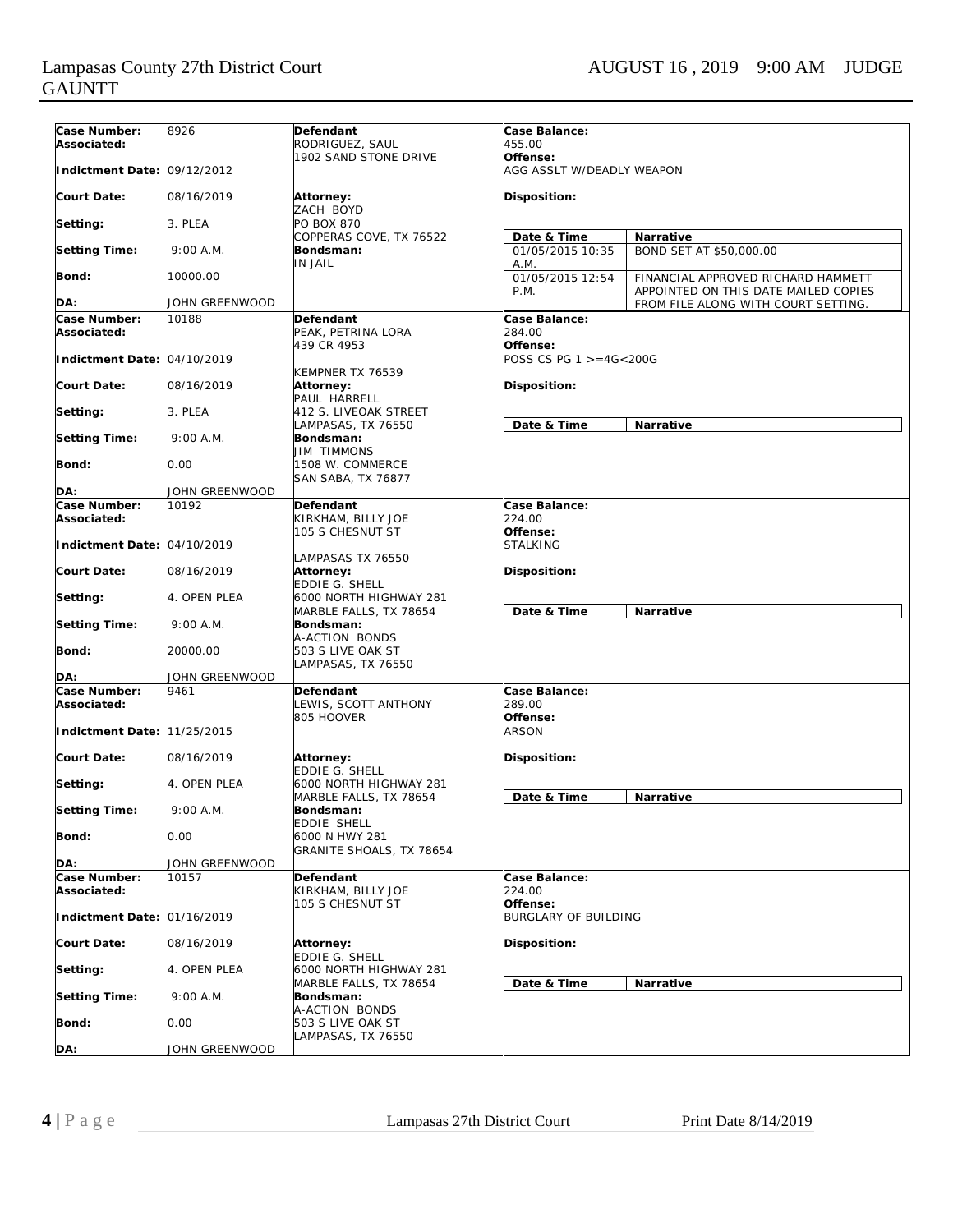| Case Number:<br>Associated: | 9406                         | <b>Defendant</b><br>BROWN, CAMRY TRANAE                                  | Case Balance:<br>464.00                             |                                                                          |
|-----------------------------|------------------------------|--------------------------------------------------------------------------|-----------------------------------------------------|--------------------------------------------------------------------------|
| Indictment Date: 06/17/2015 |                              | <b>6701 THAXTON TRAIL</b><br>TRANAE1121@GMAIL.COM<br>FORT WORTH TX 76137 | Offense:<br>POSS CS PG $1 < 1$ G                    |                                                                          |
| <b>Court Date:</b>          | 08/16/2019                   | Attorney:                                                                | <b>Disposition:</b>                                 |                                                                          |
| Setting:                    | 5. PUNISHMENT                | LARRY MEADOWS<br>PO BOX 1084                                             |                                                     |                                                                          |
| <b>Setting Time:</b>        | 9:00 A.M.                    | BROWNWOOD, TX 76804<br>Bondsman:                                         | Date & Time<br>05/08/2019 1:27                      | <b>Narrative</b><br>CAMRY BROWN CALLED UPDATED ADDRESS                   |
| Bond:                       | 0.00                         | ALBERT SAENZ<br>2501 AIRPORT FRWY                                        | P.M.                                                | AND PHONE NUMBER--INFORMED HER OF<br>COURT DATE 5/31/19 AT 9AM ALSO GAVE |
| DA:                         | <b>JESSICA GUY</b>           | FORT WORTH, TX 76111                                                     |                                                     | HER THE ADDRESS OF THE COURTHOUSE.                                       |
| Case Number:                | 9725                         | Defendant                                                                | Case Balance:                                       |                                                                          |
| Associated:                 |                              | WILSON, ALYXANDER WAYNE<br>1202 TRAVIS CIRCLE                            | 304.00                                              |                                                                          |
| Indictment Date: 02/15/2017 |                              |                                                                          | Offense:<br>ENGAGING IN ORGANIZED CRIMINAL ACTIVITY |                                                                          |
| <b>Court Date:</b>          | 08/16/2019                   | <b>Attorney:</b><br>ZACHARY J. MORRIS                                    | Disposition:                                        |                                                                          |
| Setting:                    | ADJUDICATION<br>ANNOUNCEMENT | 412 S. LIVEOAK STREET<br>LAMPASAS, TX 76550                              | Date & Time<br>Narrative                            |                                                                          |
| <b>Setting Time:</b>        | $9:00$ A.M.                  | Bondsman:<br>IN JAIL                                                     |                                                     |                                                                          |
| Bond:                       | 1250.00                      |                                                                          |                                                     |                                                                          |
| DA:                         | <b>JESSICA GUY</b>           |                                                                          |                                                     |                                                                          |
| Case Number:                | 9928                         | Defendant                                                                | Case Balance:                                       |                                                                          |
| Associated:                 |                              | CAMPBELL, JESSICA ROBIN<br>501 S BROAD #19                               | 389.00<br>Offense:                                  |                                                                          |
| Indictment Date: 11/15/2017 |                              | LAMPASAS TX 76550                                                        | POSS CS PG $1 < 1$ G                                |                                                                          |
| <b>Court Date:</b>          | 08/16/2019                   | Attorney:<br><b>KURT GLASS</b>                                           | Disposition:                                        |                                                                          |
| Setting:                    | ADJUDICATION<br>ANNOUNCEMENT | MAILING ADDRESS: 2608 N. MAIN<br>ST. SUITE B-135                         | Date & Time                                         | <b>Narrative</b>                                                         |
| <b>Setting Time:</b>        |                              | <b>BELTON, TX 76513</b>                                                  |                                                     |                                                                          |
| <b>Bond:</b>                | $9:00$ A.M.                  | Bondsman:<br><b>BOND BAIL BONDS</b>                                      |                                                     |                                                                          |
| DA:                         | 5000.00                      | PO BOX 532<br>COMANCHE, TX 76442                                         |                                                     |                                                                          |
|                             | JOHN GREENWOOD               |                                                                          |                                                     |                                                                          |
| <b>Case Number:</b>         | 10244                        | Defendant                                                                | Case Balance:                                       |                                                                          |
| Associated:                 |                              | DAVIS, SHAMIK L                                                          | 224.00                                              |                                                                          |
| Indictment Date: 07/11/2019 |                              | 509 CR 4879                                                              | Offense:                                            | INJ CHILD/ELDERLY/DISABLED RECKLESS BI                                   |
| <b>Court Date:</b>          | 08/16/2019                   | COPPERAS COVE TX 76522<br><b>Attorney:</b><br><b>EDDIE G. SHELL</b>      | Disposition:                                        |                                                                          |
| Setting:                    | Competence Hearing           | 6000 NORTH HIGHWAY 281<br>MARBLE FALLS, TX 78654                         | Date & Time                                         | Narrative                                                                |
| <b>Setting Time:</b>        | $9:00$ A.M.                  | Bondsman:<br>IN JAIL                                                     |                                                     |                                                                          |
| <b>Bond:</b>                | 0.00                         |                                                                          |                                                     |                                                                          |
| DA:                         | JOHN GREENWOOD               |                                                                          |                                                     |                                                                          |
| Case Number:                | 10132                        | Defendant                                                                | Case Balance:                                       |                                                                          |
| Associated:                 |                              | MORALES, ERIC JAMES<br>167 PARKBROOK WAY                                 | 224.00                                              |                                                                          |
| Indictment Date: 12/12/2018 |                              | SAN DIEGO CA 92114                                                       | Offense:<br>AGG ASSAULT DATE/FAMILY/HOUSE W/WEAPON  |                                                                          |
| <b>Court Date:</b>          | 08/16/2019                   | <b>Attorney:</b><br><b>EDDIE G. SHELL</b>                                | Disposition:                                        |                                                                          |
| Setting:                    |                              | COMPETENCE REVIEW 6000 NORTH HIGHWAY 281                                 |                                                     |                                                                          |
| <b>Setting Time:</b>        | 9:00 A.M.                    | MARBLE FALLS, TX 78654<br>Bondsman:                                      | Date & Time                                         | Narrative                                                                |
| <b>Bond:</b>                | 0.00                         | <b>IN JAIL</b>                                                           |                                                     |                                                                          |
| DA:                         | <b>JESSICA GUY</b>           |                                                                          |                                                     |                                                                          |